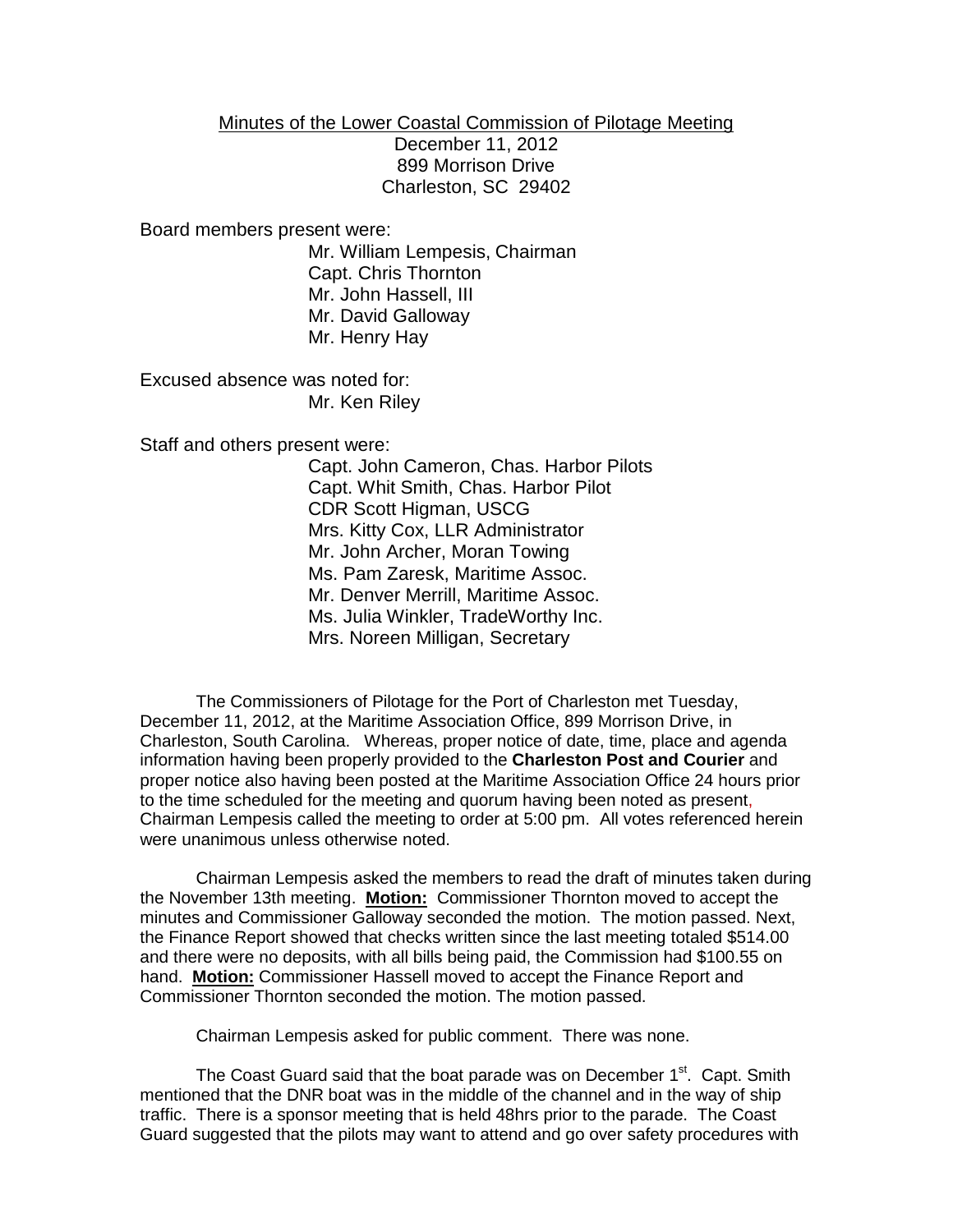them. Capt. Cameron said that everyone should be on the same channel to be able to communicate.

Mrs. Cox gave the LLR report. There are 3 physicals due in the month of December and 2 in January. LLR received the letter from the Commission detailing the need for a fee increase. There has been no decision and Mrs. Cox will keep the Commission informed. Capt. Cameron asked if the Commission could delegate the fee instead of the regulation change. Mrs. Cox said that might be possible and that she would check into it and let the Commission know. LLR is still researching the insurance policy that the Commission has been carrying for its members. Mrs. Cox recommended that the Commission renew the policy and that it can be cancelled within 60 days. Mrs. Milligan gave the bill to Mrs. Cox and LLR will pay the premium. LLR maintains a web site for all boards and commissions. The site for the Pilot Commission is [www.llr.state.sc.us/pol/pilotage.](http://www.llr.state.sc.us/pol/pilotage) The site contains information on the upper and lower commissions, members, minutes, governing Statue, Regulations and complaint information. Mrs. Cox said that more information could be added and the website could be changed to fit the Commission's needs. Capt. Cameron said that he would bring a computer to the next meet and the Commission would be able to pull the website up and look it over.

Chairman Lempesis said that there is a meeting next month on the installation of the air draft monitor on the Don Holt. They hope to start in January.

Commissioner Hassell is now on the Savannah River Maritime Commission. There was nothing new to report.

Capt. Cameron gave the Commission proposed changes to Chapter 12 in the Policies and Procedures Manual on the air draft policy. He also handed out a copy of the new air draft application form. He said that with the change the manual will need to be revised and new ones printed.

**Motion:** Chairman Lempesis asked for a motion to add the air draft change to the Policies and Procedure manual.Commissioner Galloway made the motion and Commissioner Hassell seconded it. The motion passed.

The contractor that will be installing the racon on the Don Holt Bridge would like to go out with the pilots and see what the problem is. He would like to be able to install it as quickly as possible.

Under New Business the Commission discussed that would happen if the ILA goes on strike on the 29<sup>th</sup> of December. The pilots, tugs and Berthing Dept. will get together before the strike and prioritize the vessels that will be working before the strike deadline. The State Port has not made a decision on if they will be open Christmas Eve for receiving and delivering containers.

There being no further business to bring before the Board, the meeting was adjourned.

Respectfully submitted,

Noreen K. Milligan Executive Secretary